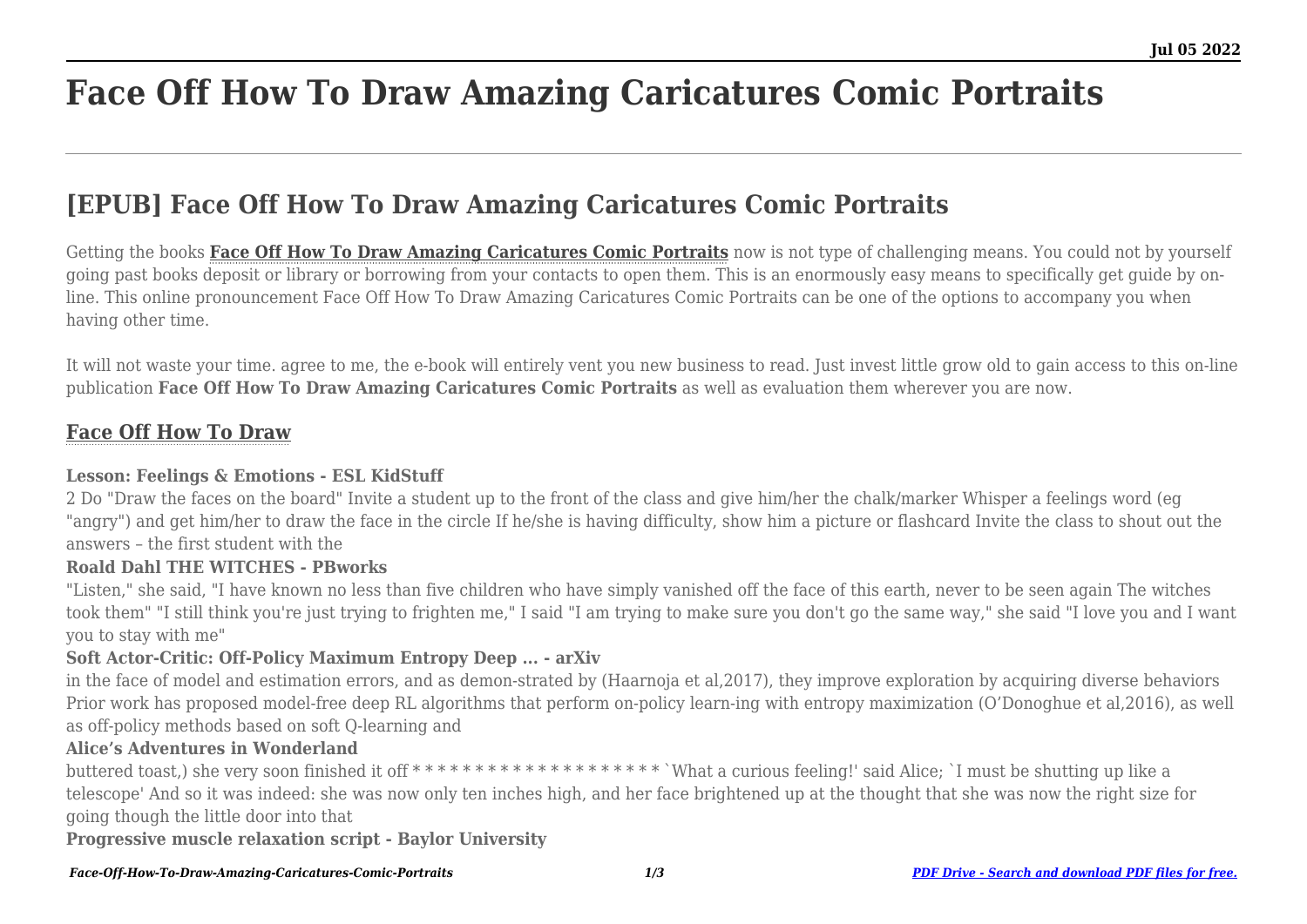Now bring your awareness to your stomach Draw in a nice deep breath and then tighten these muscles Imagine you are trying to touch your belly button to your spine Now release your breath and let your muscles relax Notice the sensation of relief that comes from letting go

### **STEP 2: Determining Actual Peak Bow Weight - 3Rivers Archery**

Even if you draw at your bow's rated draw (normally 28") the industry standard allows a bow manufacturer to be  $\pm 2$ # from rated bow weight and still mark/sell at the rated weight So your marked 45# @ 28" bow could actually be 47# @ 28" Using an accurate scale, see page 52, draw the string until you hit your draw length and hold

#### **INTRODUCTION TO TOOLING**

Grinding the face of the punch or die to a small shear angle A second method is to grind the face of the punch or die to a small shear angle with the horizontal This has the effect of reducing the contact area while shearing at one time Providing shear also reduces the shock to the press and smoothens out the cutting operation The shear

#### **ROOF FRAMING - Construction Knowledge.net**

a right angle The face of the square is the side one sees when the square is held with the blade in the left hand, the tongue in the right hand, and the heel pointed away from the body The manufacturer's name is usually stamped on the face The blade is 24 inches long and 2 inches wide The tongue varies from 14 to 18 inches long

#### **A Sound of Thunder - Stony Brook University**

way Stay on the Path Don't go off it I repeat Don't go off For any reason! If you fall off, there's a penalty And don't shoot any animal we don't okay" "Why?" asked Eckels They sat in the ancient wilderness Far birds' cries blew on a wind, and the smell of tar and an

#### **The Oscilloscope: Operation and Applications - University of …**

thick line when the beam is on and a thin one when it is off (blanked) To obtain a stable picture on the CRT screen, the ramp waveform has to be in phase with the signal that you want to observe This is done with a triggering circuit The triggering circuit allows the oscilloscope to draw repeatedly the same waveform over and over by

#### **Blender HotKeys In-depth Reference**

CTRL-D Draw the (texture) Image as wire This option has a limited function It can only be used for 2D compositing ALT-E Start/stop EditMode Alternative hotkey: TAB FKEY If selected Object is a mesh Toggles Face selectMode on and off CTRL-F Sort Faces The faces of the active Mesh Object are sorted, based on the current view in the

#### **As of July 29, 2021 - U.S. Department of the Treasury**

implementing updates to the PPP This FAQ applies only to First Draw PPP Loans Different eligibility requirements apply to Second Draw PPP Loans See FAQ #63 and subsection (c) of the interim final rule for Second Draw PPP Loans 4 See subsections B1gv, B1gvii, and B1gviii of the consolidated interim final rule implementing

#### **X-CORE - Hunter Industries**

X-CORE COMPONENTS 4 LCD Display 1 Run Times Allows user to set each valve station run time from 1 minute to 4 hours 2 Start Times Allows 1 to 4 start times to be set in each program 3 Station Number Indicates currently selected station number 4 Program Designator Identifies program (A, B, or C) in use 5 Day of the Week Identifies day of the week 6 Interval Watering …

**Self-Efficacy - University of Kentucky**